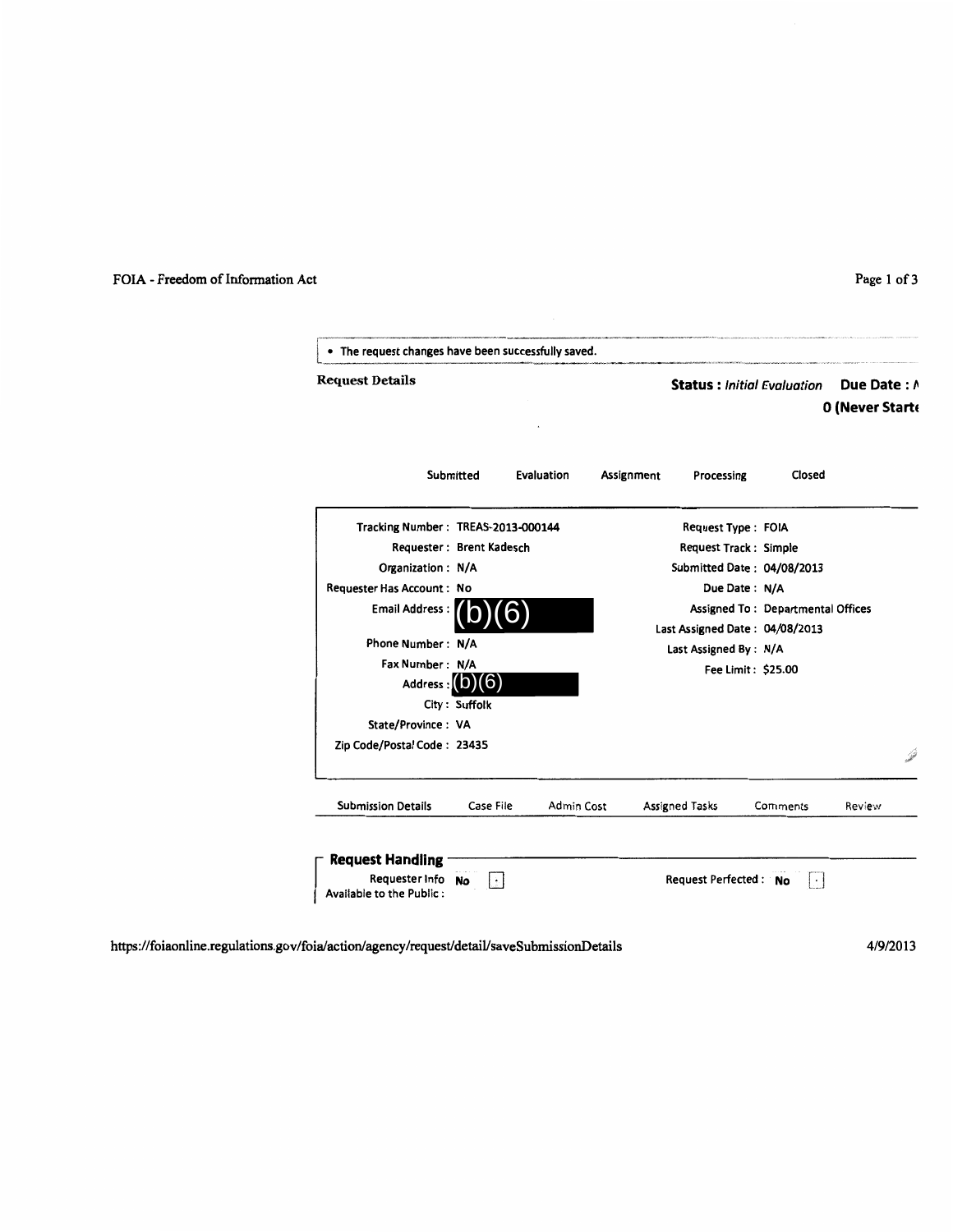## FOIA- Freedom of Information Act

#### Page 2 of 3

| Request Track: Simple<br>Fee Category: Other<br>Fee Waiver Requested: Yes<br>Fee Waiver Status: Pending Decision<br><b>Expedited Processing No</b><br>Requested:<br>Expedited Processing N/A<br>Status: | $\cdot$                                 | Acknowledgement Sent<br>Date:<br>Unusual No<br>Circumstances ?:<br>5 Day Notifications:<br>Litigation : No | P |
|---------------------------------------------------------------------------------------------------------------------------------------------------------------------------------------------------------|-----------------------------------------|------------------------------------------------------------------------------------------------------------|---|
| <b>Request Description</b><br><b>Short Description:</b>                                                                                                                                                 |                                         |                                                                                                            |   |
| and Shawn Corey Carter, alias Jay-Z, JAY Z.                                                                                                                                                             | Description Available to the Public: No | Has Request Been Modified?                                                                                 |   |
| <b>Attached Supporting Files</b><br>No supporting files have been added.                                                                                                                                |                                         |                                                                                                            |   |
| <b>Upload Supporting Files</b><br><b>SELECT FILES</b>                                                                                                                                                   |                                         |                                                                                                            |   |
| No attachments have been added.                                                                                                                                                                         |                                         |                                                                                                            |   |
| <b>SAVE CHANGES</b>                                                                                                                                                                                     | <b>CANCEL</b>                           |                                                                                                            |   |

https://foiaonline.regulations.gov/foia/action/agency/request/detaiVsaveSubmissionDetails

4/9/2013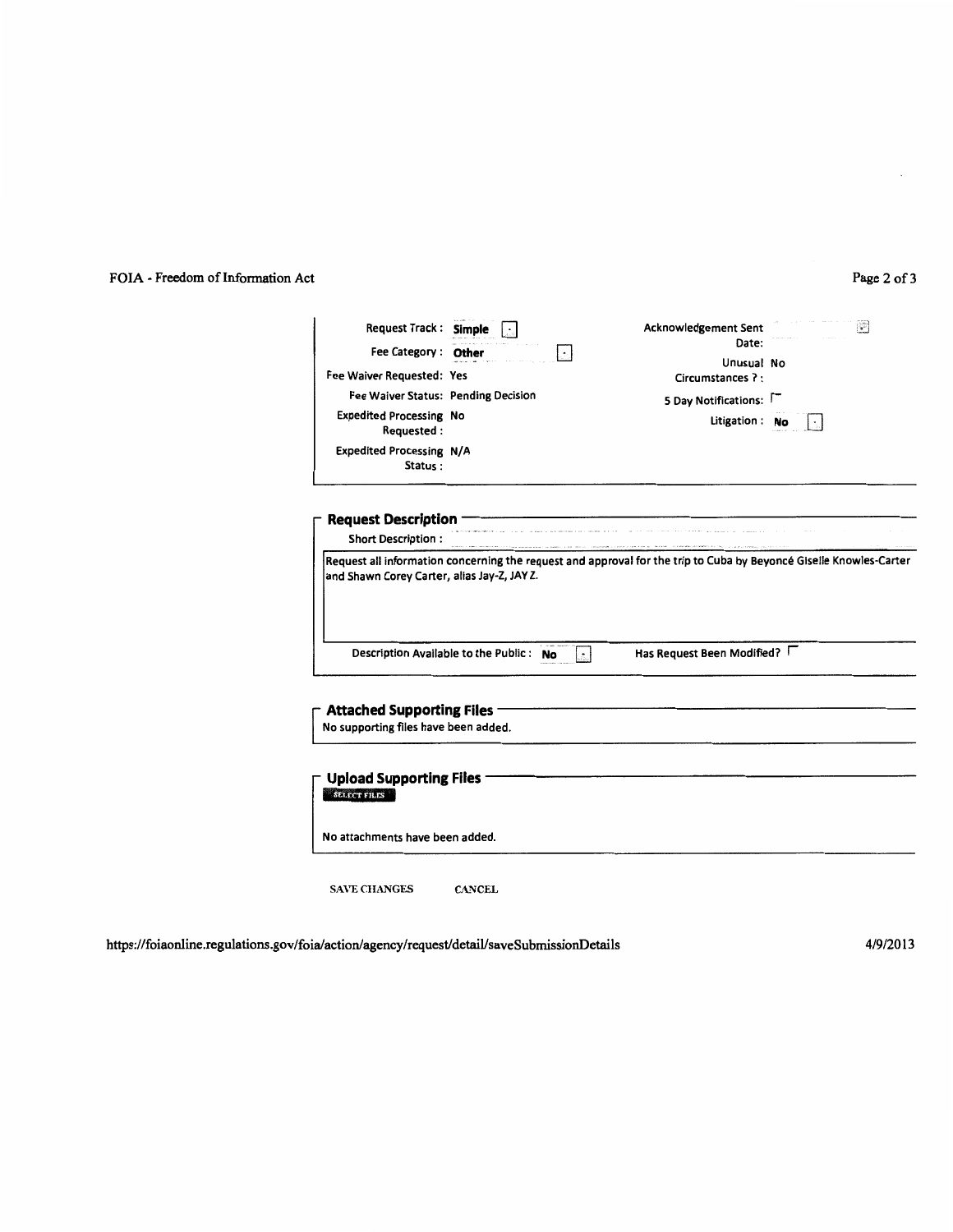## FOIA - Freedom of Information Act Page 1 of 2

 $\sim$ 

| <b>Task Details</b>                |                              | Request Status : Initial Evaluation Task Due Date : A |                                                                                                        |                                                                                     |          |        |
|------------------------------------|------------------------------|-------------------------------------------------------|--------------------------------------------------------------------------------------------------------|-------------------------------------------------------------------------------------|----------|--------|
|                                    | Submitted                    | Evaluation                                            | Assignment                                                                                             | Processing                                                                          | Closed   |        |
| <b>Request Details ·</b>           |                              |                                                       |                                                                                                        |                                                                                     |          |        |
| Tracking Number: TREAS-2013-000144 |                              |                                                       |                                                                                                        |                                                                                     |          |        |
|                                    | Requester: Brent Kadesch     |                                                       |                                                                                                        |                                                                                     |          |        |
| Organization: N/A                  |                              |                                                       |                                                                                                        |                                                                                     |          |        |
| Requester Has Account: No          |                              |                                                       |                                                                                                        |                                                                                     |          |        |
| Due Date: N/A                      |                              |                                                       | Assigned To: Departmental Offices<br>Last Assigned Date: 04/08/2013<br>Last Assigned By: Brent Kadesch |                                                                                     |          |        |
|                                    | Description: Fee Waiver Task |                                                       |                                                                                                        |                                                                                     |          |        |
|                                    |                              |                                                       |                                                                                                        | Comments: Respectfully request that all fees associated with the request be waived. |          |        |
| <b>Submission Details</b>          | Case File                    | Admin Cost                                            |                                                                                                        | <b>Assigned Tasks</b>                                                               | Comments | Review |
| <b>Request Handling -</b>          |                              |                                                       |                                                                                                        |                                                                                     |          |        |
| Requester Info No                  |                              |                                                       | <b>Request Perfected: No</b>                                                                           |                                                                                     |          |        |
| Available to the Public:           |                              |                                                       | <b>Acknowledgement Sent</b>                                                                            |                                                                                     |          |        |
| <b>Request Track: Simple</b>       |                              |                                                       | Date:                                                                                                  |                                                                                     |          |        |
| Fee Category: Other                |                              |                                                       |                                                                                                        | Unusual Circumstances ? No                                                          |          |        |

 $\ddot{\phantom{a}}$ 

https://foiaonline.regulations.gov/foia/actionlagency/task/detail?taskld=gvkRXmnrfPQhAm6YkanNd4ejVYezxKhE

4/9/2013